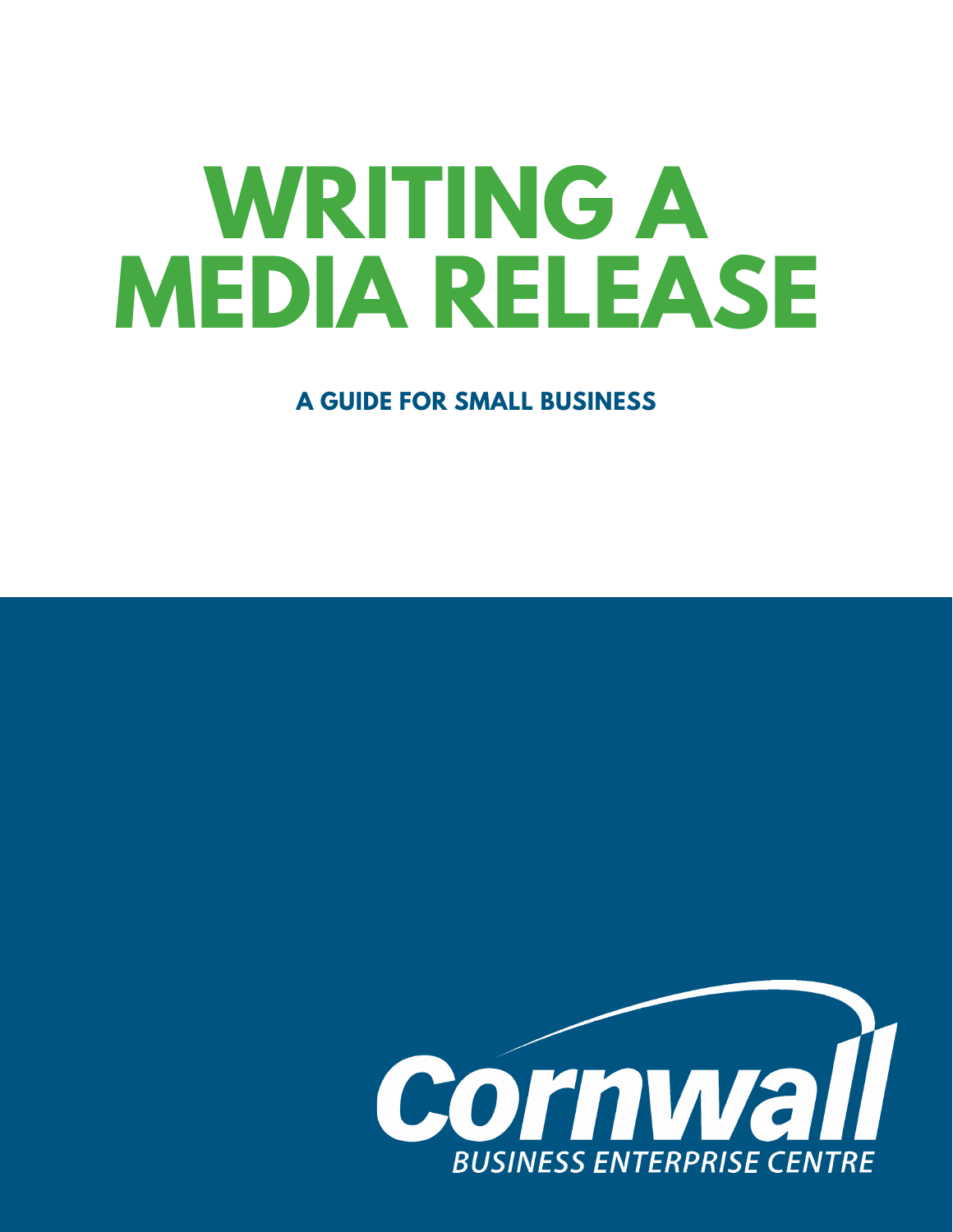## **TIPS FOR WRITING A GOOD MEDIA RELEASE**

A very effective way in gaining attention for your business is to have other people spread the word for you. Traditional media, such as newspapers, magazines and radio, can often reach thousands of people at once. Advertising is one tactic, another is to gain exposure on the "editorial side", where information is viewed to be objective.

If you have a newsworthy announcement, take the time to send the information directly to the media, rather than expect them to come to you. Include as many relevant details as possible in a format that they can easily reference and copy. In other words, issue a media release.

A media release costs nothing but a little bit of time and effort, however, it can be one of the most effective ways of gaining exposure and attention. There are rules to issuing an effective media release. The following guide will help you draft a media release, with tips on style and content, and advice on who to send it to.

## **STEP #1**

#### **DESCRIBE YOUR ANNOUNCEMENT IN ONE SENTENCE. IS IT WORTHY?**

What is considered newsworthy differs greatly from one publication to the next. News is something new, up-to-the-minute and of interest to the readers. For example, if you have an opening, that's not news – its an ad. If you are hiring 20 people because your business just expanded, that's news.

If you have a newsworthy announcement, you should be able to describe it in one sentence: eg. "Our business is now open". "Our business has moved." "We have launched a new product/service." "Tickets are now on sale."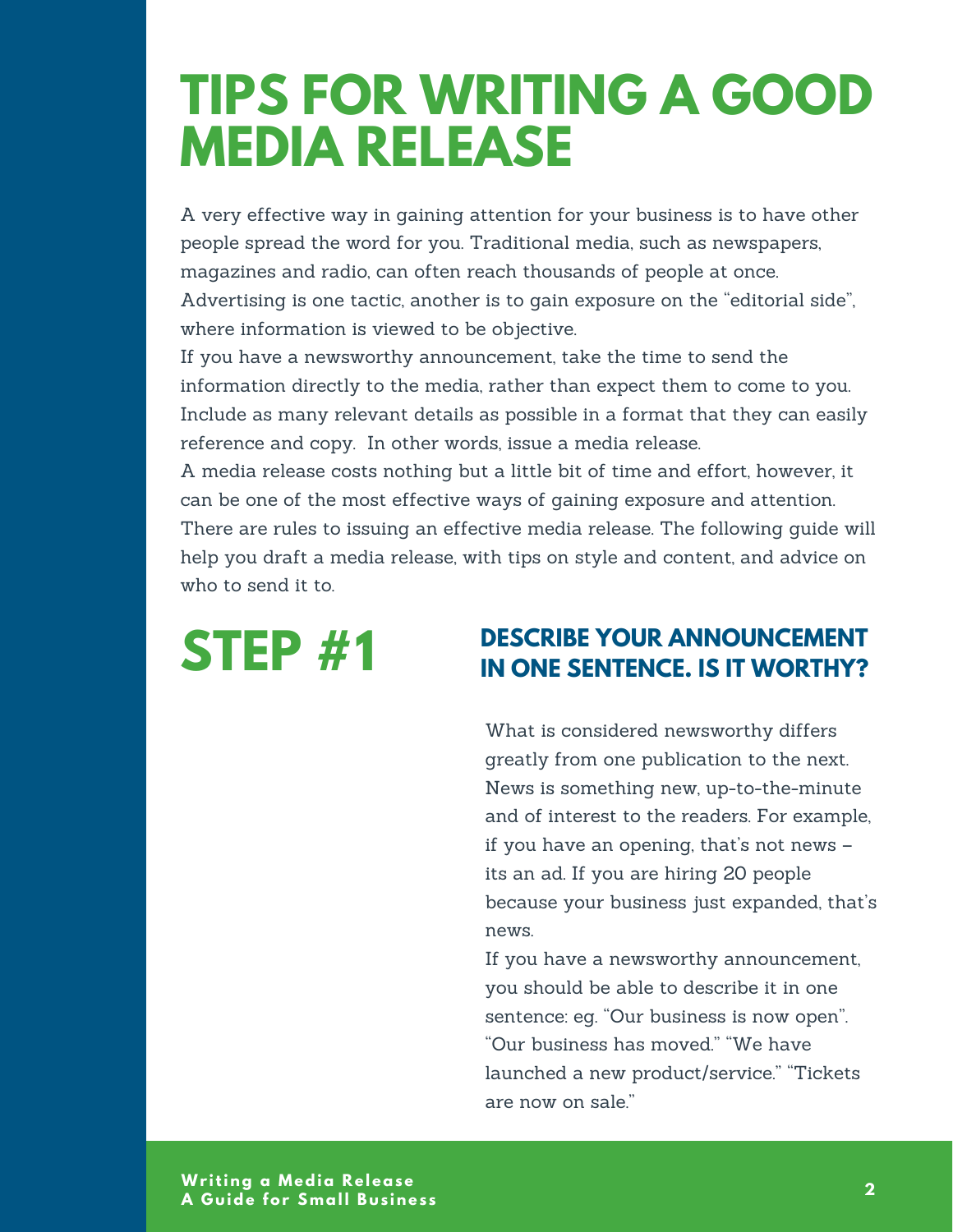## **STEP #2 GATHER DETAILS INCLUDE QUOTES**

Gather details to support your announcement. Answer the basic questions as they pertain to the story at hand:

- Who owns the business?
- What is happening? What is being made?
- Where is the new business? Where is the event happening?
- Why did this happen? Why now?
- When did/will this happen?
- How much money has been

invested? How many new jobs?

# **STEP #3**

Provide quotes from the business owner, key employee. News articles always include quotes

from key people, so give the media what they want.

• Take some time to make sure the quote is on point and sounds natural.

- Keep the quote relatively short (a couple of sentences) and do not simply repeat facts.
- You can have more than one quote from more than one person.
- Attribute each quote to a specific person, and note their title.

#### **10 BENEFITS OF WRITING A MEDIA RELEASE**

- 1. Instant Exposure
- 2. Increased Sales Potential
- 3. The Chance to Boost the Effectiveness of Your Marketing Plan
- 4. The Opportunity to Brand Yourself as an Industry Expert
- 5. Increased Traffic to Your Website
- 6. Important SEO Benefits
- 7. A New Opportunity to Reach Your Targeted Audience
- 8. A Solid Relationship with Journalists
- 9. A Cost-Effective Method to Attract Deep-Pocketed Investors
- 10. The Perfect Occasion to Distribute Your Content Across Different Channels

\* W W W .E X P R E S S W R I T E R S . C O M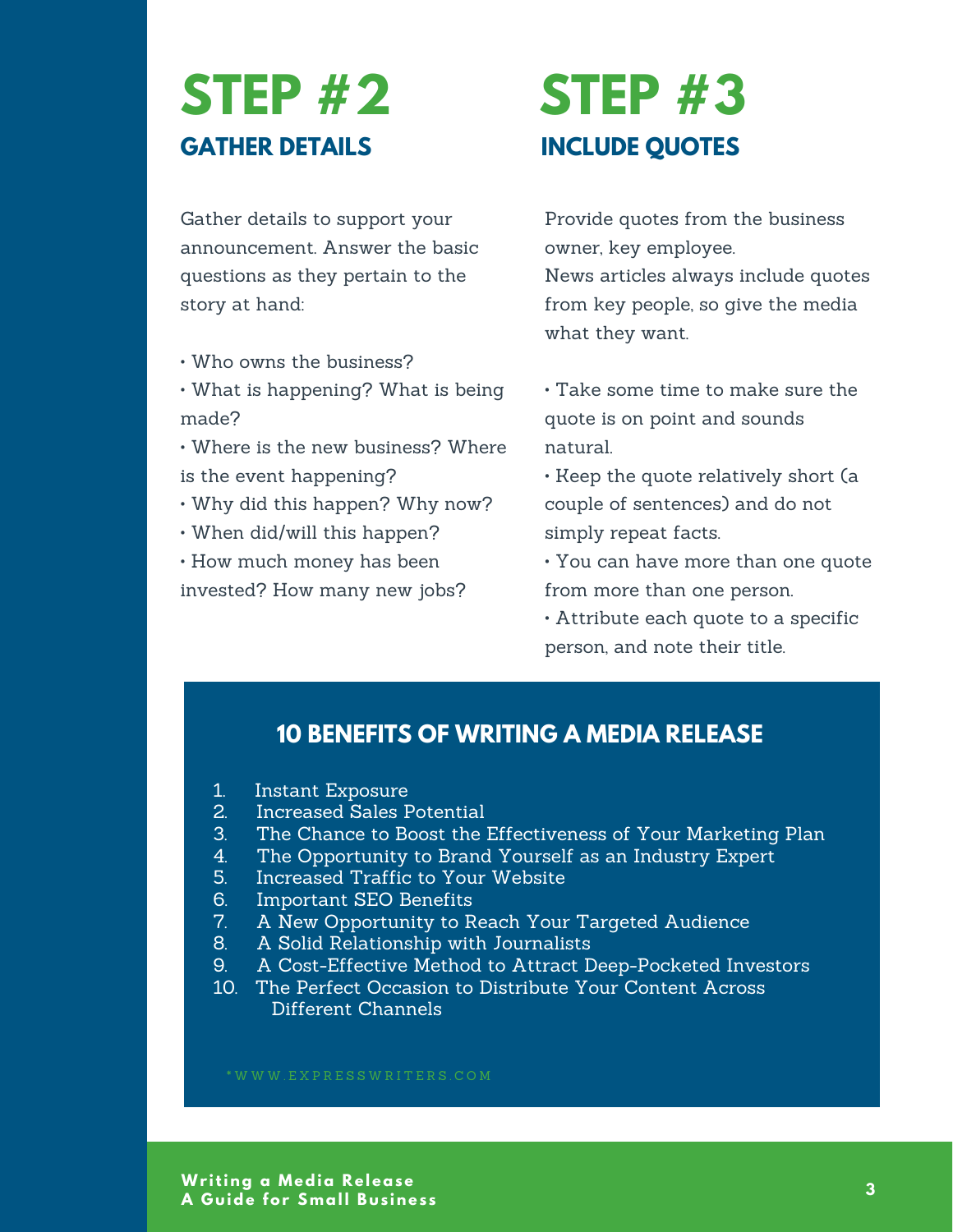## **ADD A PHOTO (OR TWO) STEP #4**

A picture says a thousand words. If you are launching a new product, provide the media with a photo. If you are opening a new business, use a photo of you and/or your employees. Make sure a hi-res version is sent digitally, along with an appropriate caption.

• The photo should be new and relevant, with good lighting. • The subject of the photo should be singular and interesting.

• The photo should be high quality and in digital format.

• Don't use a vacation photo or a photo from 10 years ago.

• Generally, photos with people in them are more effective.

• The photo should not be overly commercial – avoid unnecessary use of logos.

## **PUT IT ALL TOGETHER STEP #5**

Make the journalist's job easier by writing the story as you would hope to see it in the paper. As such it should be written as objectively as possible.

• Label the document "Media Release" and date it clearly.

- Use a catchy title (headline).
- Generally, the most important facts should be in the first couple of paragraphs.
- Be objective and honest. Avoid hyperbole (eg. "we're the best").
- Write in the third person.
- Use short sentences, short paragraphs and keep the information simple and to the point.
- Quotes can be integrated in the story or added at the end.
- Try to keep the release to one page (400 words).
- Proofread for typographical or grammatical errors.
- Add your contact info (name, email, telephone) so that the journalist can contact you

• Add your website address and company logo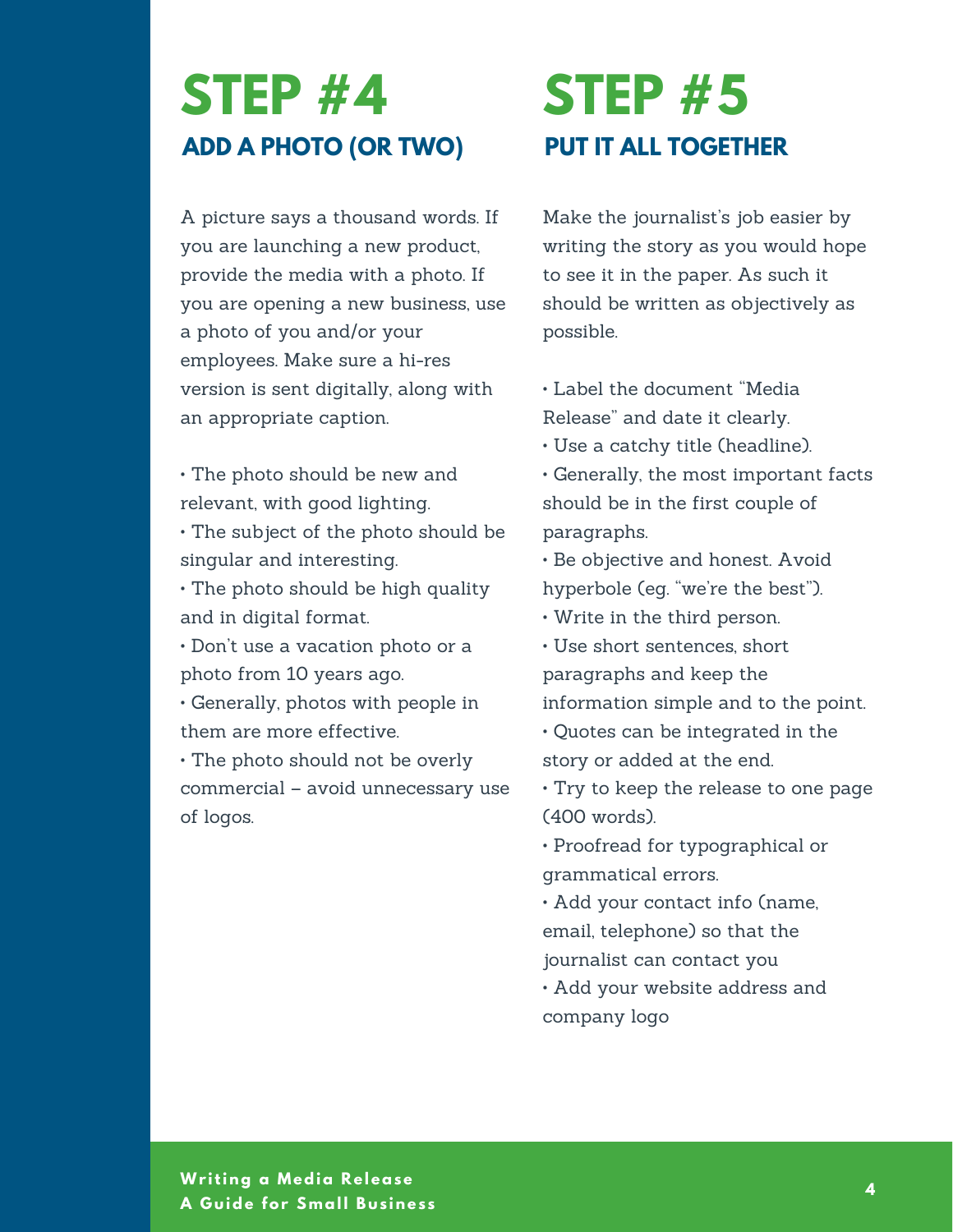

Send the media release to the media via email. You can either include it in the body of the email or as a PDF attachment. Send the photograph as a separate digital file (JPG). You should time the release appropriately (eg. as you open your doors, the day event sales begin etc.).

• Send it to all local and regional media (print, radio etc)

• Send it to the local economic development office

• Send it to local business groups (eg. Chamber of Commerce) • Send it to any special interest groups you may belong to (eg. industry association) • Send it to suppliers/clients

• Send it early in the week if you can. Avoid sending it at the end of the business day.

Note: Respect the process. If you want the media to treat it as "news" then give it to them first. If you have already shared the info on your social media and it is a week old, the media will likely not share it.

#### **LOCAL MEDIA CONTACTS**

Standard-Freeholder • Email: csf.news@sunmedia.ca

Seaway News • Email: Nicholas.seebruch@tc.tc

The Seeker • Email: info@theseeker.ca

Corus Radio • Email: carrie.lalonde@corusent.com

YourTV

• Email: bill.makinson@cogeco.com

Cornwall Economic Development

- Choose Cornwall bpeters@cornwall.ca
- Cornwall Tourism klajoie@cornwall.ca
- Cornwall Business Enterprise Centre ryan.kuhn@cornwall.ca

**Wr iting a Media R elease A G uide for Smal l Bus ines s**